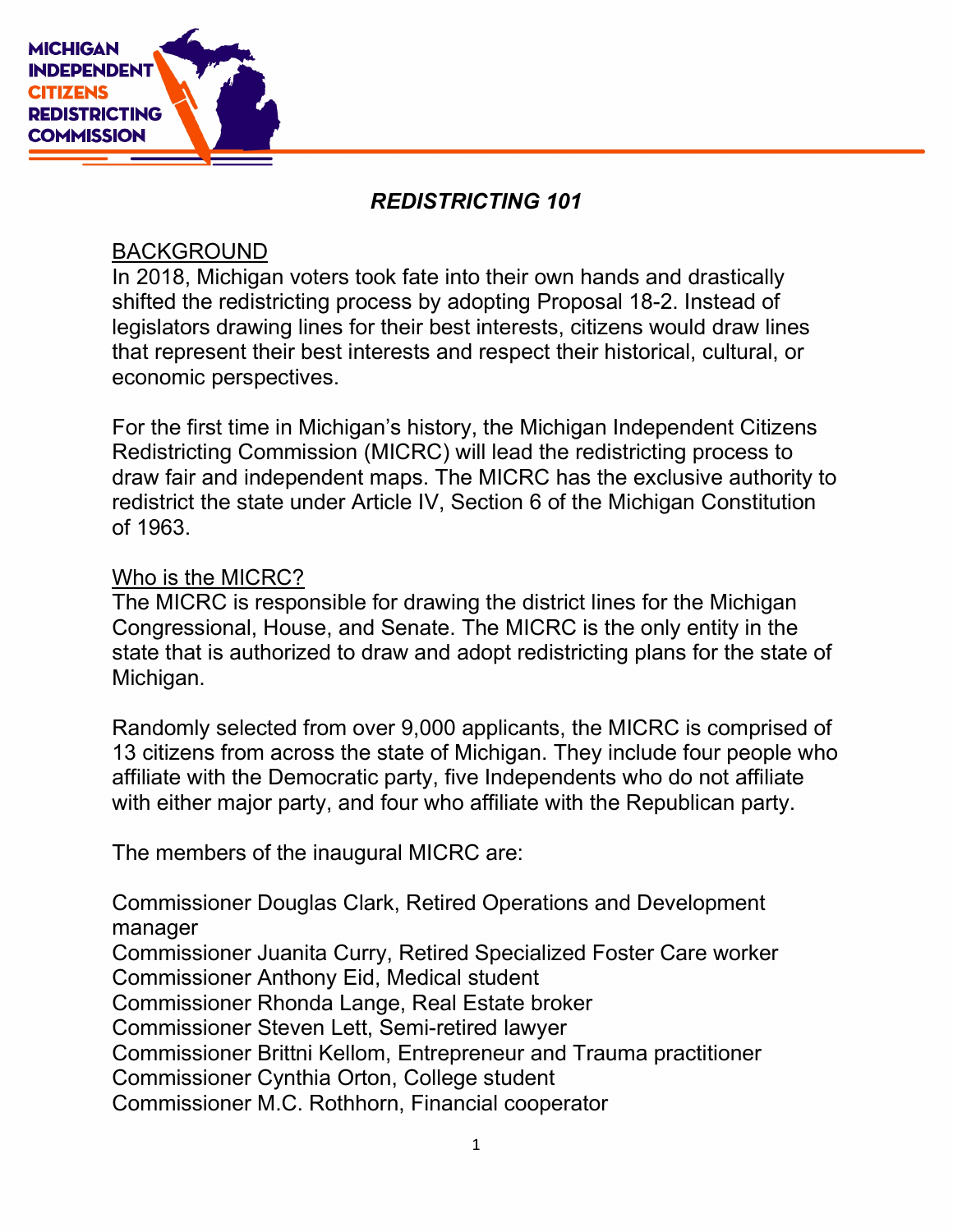

Commissioner Rebecca Szetela, Lawyer Commissioner Janice Vallette, Retired banker Commissioner Erin Wagner, Household engineer Commissioner Richard Weiss, Retired auto worker and handyman Commissioner Dustin Witjes, Payroll specialist

The inaugural MICRC staff includes Executive Director Suann Hammersmith, General Counsel Julianne Pastula, and Communications and Outreach Director Edward Woods III.

#### What are the constitutional responsibilities of the MICRC?

Before drawing any lines, the MICRC is required to hold at least 10 public hearings. Per the Michigan Constitution, the purposes for the public hearings are to:

- 1. Inform the public about the redistricting process.
- 2. Share the purpose and responsibilities of the commission.

3. Solicit information from the public about potential redistricting plans for the Michigan Congressional, House, and Senate districts.

The Michigan Constitution outlines the specific criteria and procedures the MICRC must utilize when proposing and adopting a redistricting plan. The constitutional criteria are listed below in order of priority:

# (a) Districts shall be of equal population as mandated by the United States constitution and shall comply with the voting rights act and other federal laws.

(b) Districts shall be geographically contiguous. Island areas are contiguous by land to the county of which they are a part.

(c) Districts shall reflect the state's diverse population and communities of interest. Communities of interest may include, but shall not be limited to, populations that share cultural or historical characteristics or economic interests. Communities of interest do not include relationships with political parties, incumbents, or political candidates.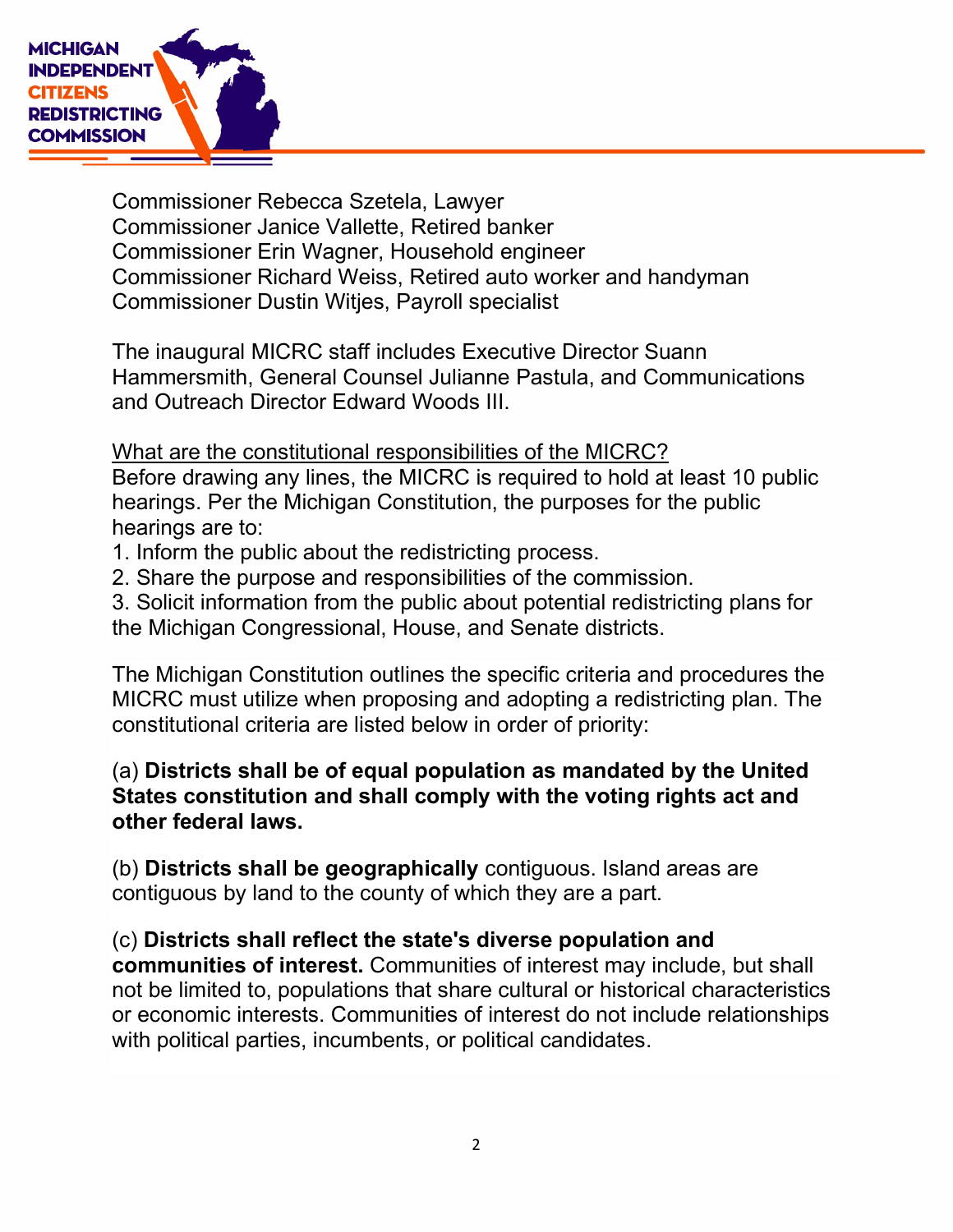

(d) Districts shall not provide a disproportionate advantage to any political party. A disproportionate advantage to a political party shall be determined using accepted measures of partisan fairness.

(e) Districts shall not favor or disfavor an incumbent elected official or a candidate.

(f) Districts shall reflect consideration of county, city, and township boundaries.

(g) Districts shall be reasonably compact.

After developing at least one plan for each type of district, there will be a second round of public hearings. The MICRC is required to hold at least five public hearings throughout the state for the purpose of soliciting comment from the public about the proposed plans being considered for redistricting the Michigan Congressional, House, and Senate districts.

The Constitution also requires that before the MICRC votes on any redistricting plan it must publish the plans and provide a minimum of 45 days for public comment on the proposed plan or plans. To adopt a final redistricting plan, it needs a majority vote of the MICRC that includes at least two commissioners who affiliate with each major party and two commissioners who do not affiliate with either major party. If this is unattainable, the Commission will follow the procedures outlined in the Constitution to adopt the final maps.

Where are the meetings and public hearings?

The MICRC meets weekly on Thursdays. Due to the COVID-19 pandemic, these meetings take place virtually. Once in-person meetings are restored, the MICRC will meet across the state of Michigan. Please visit www.michigan.gov/MICRC to find out meeting locations and times.

The first round of public hearings is scheduled for the following dates and locations at 6:00 p.m. In addition to the public hearings on Thursdays, the MICRC will also conduct its weekly meeting (5:00 p.m.) as well.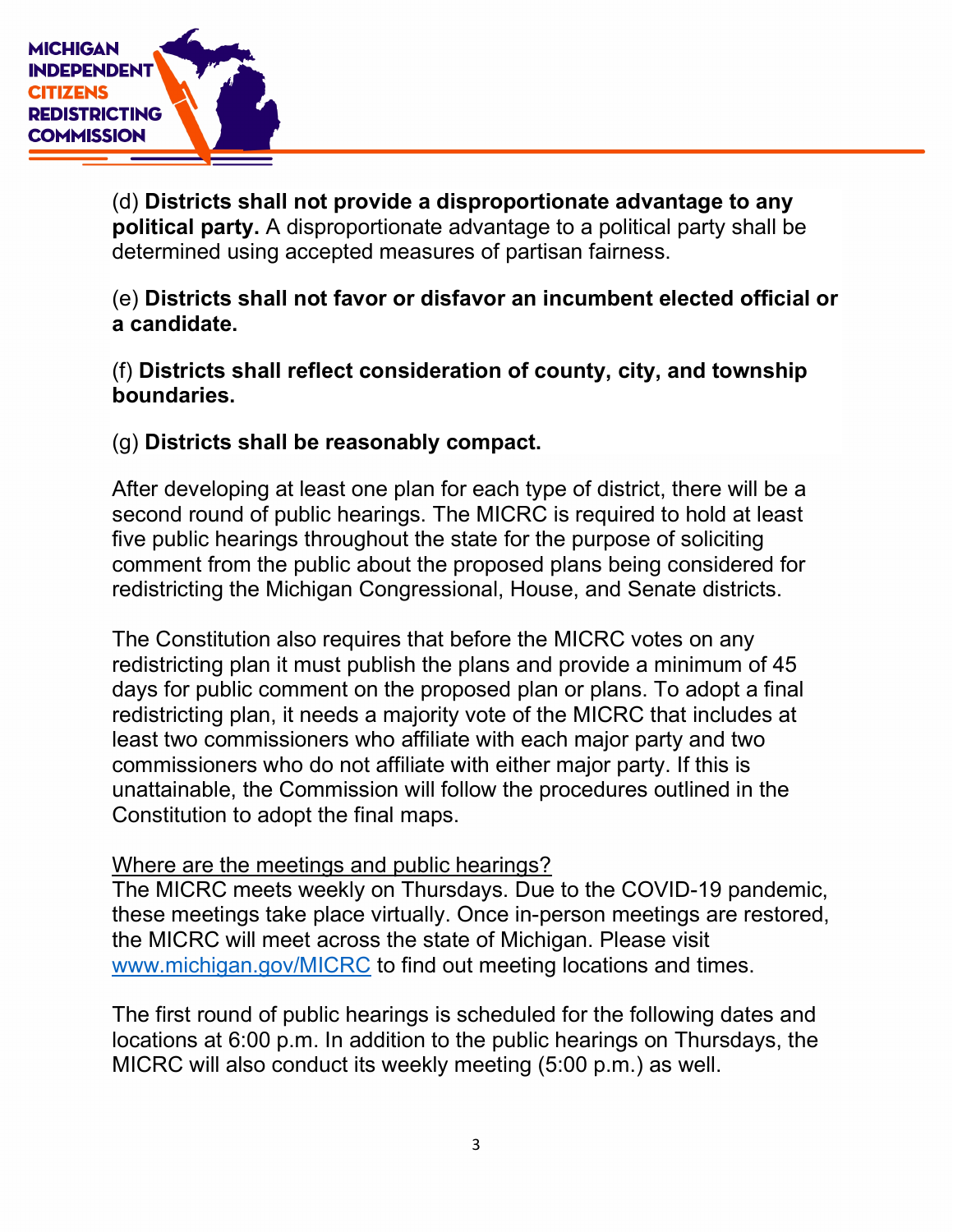

American 1 Event Center **Wings Event Center** Jackson Kalamazoo May 11 May 13

Northern Michigan University **Treetop Resorts** Marquette Gaylord May 18 May 20

Great Hall Banquet & Event Center Lansing Center Midland **Lansing** May 25 May 27 May 27

June 1 Dearborn

Suburban Collection Showplace **Centerpoint Marriott** Novi **Novi** Pontiac June 8 June 10

Detroit Detroit The Village Dome at Fellowship Chapel TCF Center June 15 June 17

Port Huron Warren Blue Water Convention Center MRCC Banquet Center June 22 June 24

Muskegon Grand Rapids VanDyke Mortgage Convention Center DeVos Place June 29 July 1

# TUESDAYS THURSDAYS

Dort Center **Ford Community and** Flint Performing Arts Center June 3

The second round of public hearings will be held in Detroit, Flint, Gaylord, Grand Rapids, Lansing, Marquette, Novi, and Warren in either November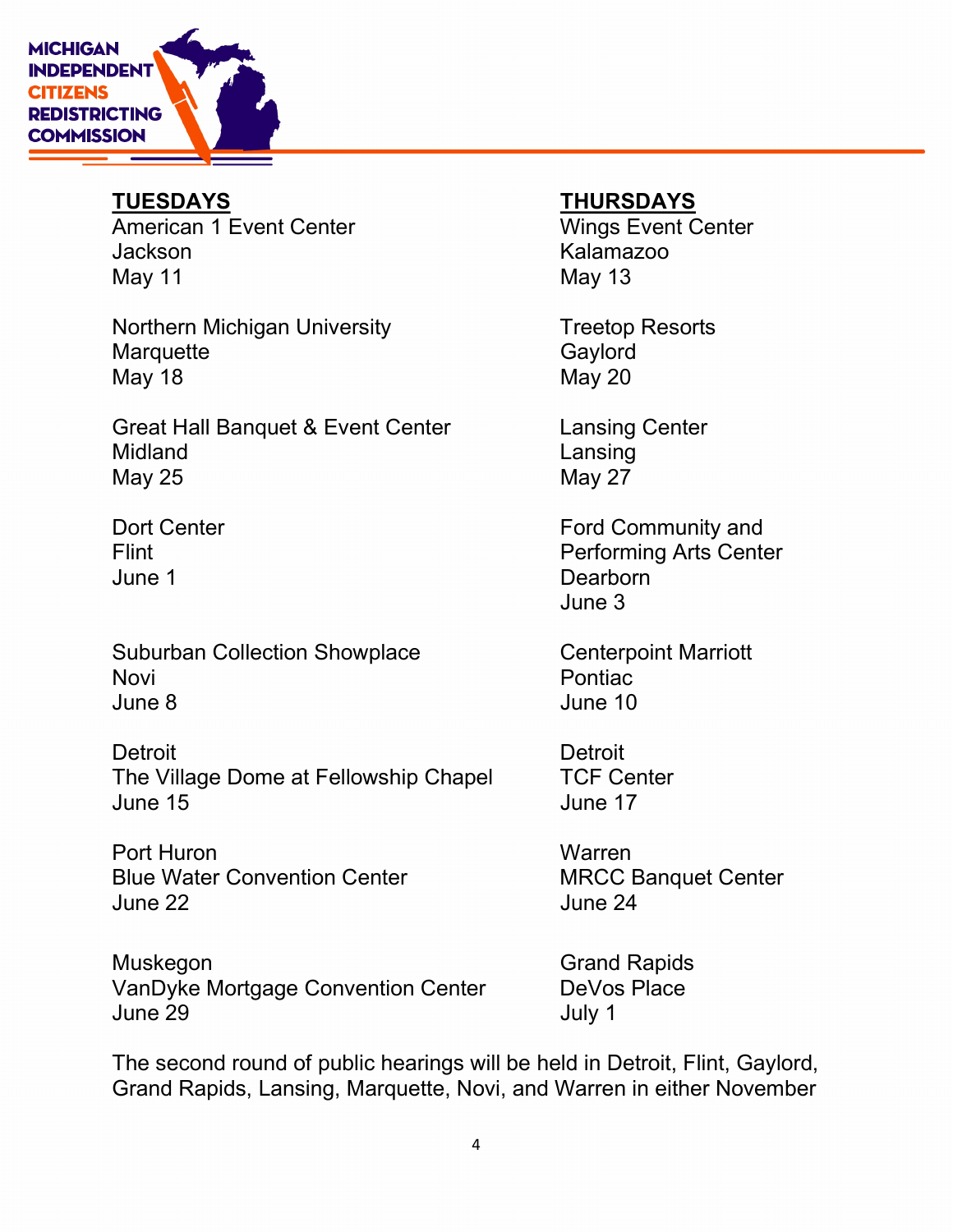

or December. Please stay tuned for more information on specific dates and times.

Please note that these dates and/or locations are subject to change.

# When is the MICRC expected to finish its work?

The deadline in the Constitution is November 1. However, due to the delayed release of the 2020 Census data, it is unknown at this time when the MICRC will complete its redistricting work. Under federal law the Census data should be provided to the states by April 1, however according to the U.S. Census Bureau, it is scheduled to be released September 30.

The Constitution states that the MICRC must publish the proposed redistricting plans and provide a minimum of 45 days for public comment. Under the current November 1 deadline, this would occur on or before September 17. During the 45 days, the MICRC will be conducting its second round of public hearings. Considering the Census data will not be released until September 30, it would be impossible to begin the 45-day public comment period on September 17 and complete this process by November 1.

To address the timing issue created by the delayed Census data, the MICRC recently voted to petition the Michigan Supreme Court for relief in the form of modified deadlines to complete its critical work. Please stay tuned for more information.

# Why should I care about redistricting?

For authentic representative democracy, please consider the following three reasons why you should care about redistricting.

- 1. Instead of legislators drawing their lines to maintain partisan advantage, the MICRC empowers citizens to provide input in drawing the lines that will best represent their interests.
- 2. The new redistricting process ensures that redistricting occurs in an open and transparent manner with opportunity for statewide public participation.